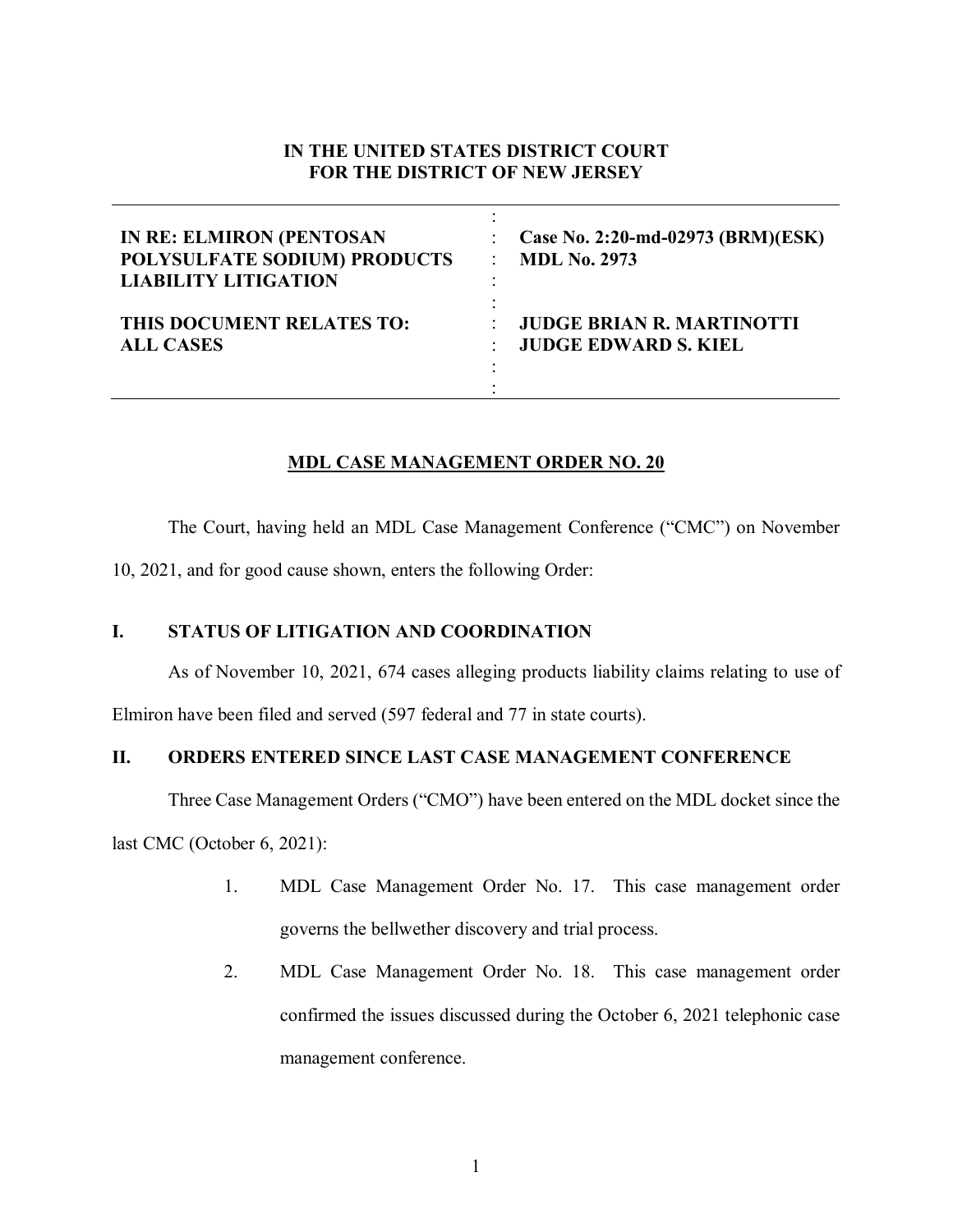3. MDL Case Management Order No. 19. This case management order appointed Judge Falk as Special Master to review issues relating to the common benefit fee and expense fund.

#### **III. PROPOSED CASE MANAGEMENT ORDERS**

- A. Deposition Order. The parties shall continue to meet and confer on this proposed case management order and shall raise any issues with Judge Polifroni.
- B. Dismissal of Teva Entities. The parties shall continue to meet and confer on an order dismissing certain Teva entities.

# **IV. TEVA DISCOVERY**

The parties submitted letters to Judge Kiel summarizing the remaining, unresolved discovery issues on Friday, November 12. The parties shall continue to meet and confer regarding Teva discovery items, deposition issues, and document productions, and submit any issues to Judge Polifroni.

# **V. JANSSEN DISCOVERY**

The parties shall continue to meet and confer regarding Janssen discovery items, deposition issues, and document productions, and submit any issues to Judge Polifroni. The parties shall continue working closely with the state court plaintiffs to coordinate corporate representative and fact witness depositions.

# **VI. SCIENCE DAY**

The parties shall coordinate with each other and the Court to identify new dates for Science Day.

# **VII. PSC REAPPLICATION**

PSC reapplications shall be submitted to Judge Falk for review and consideration. The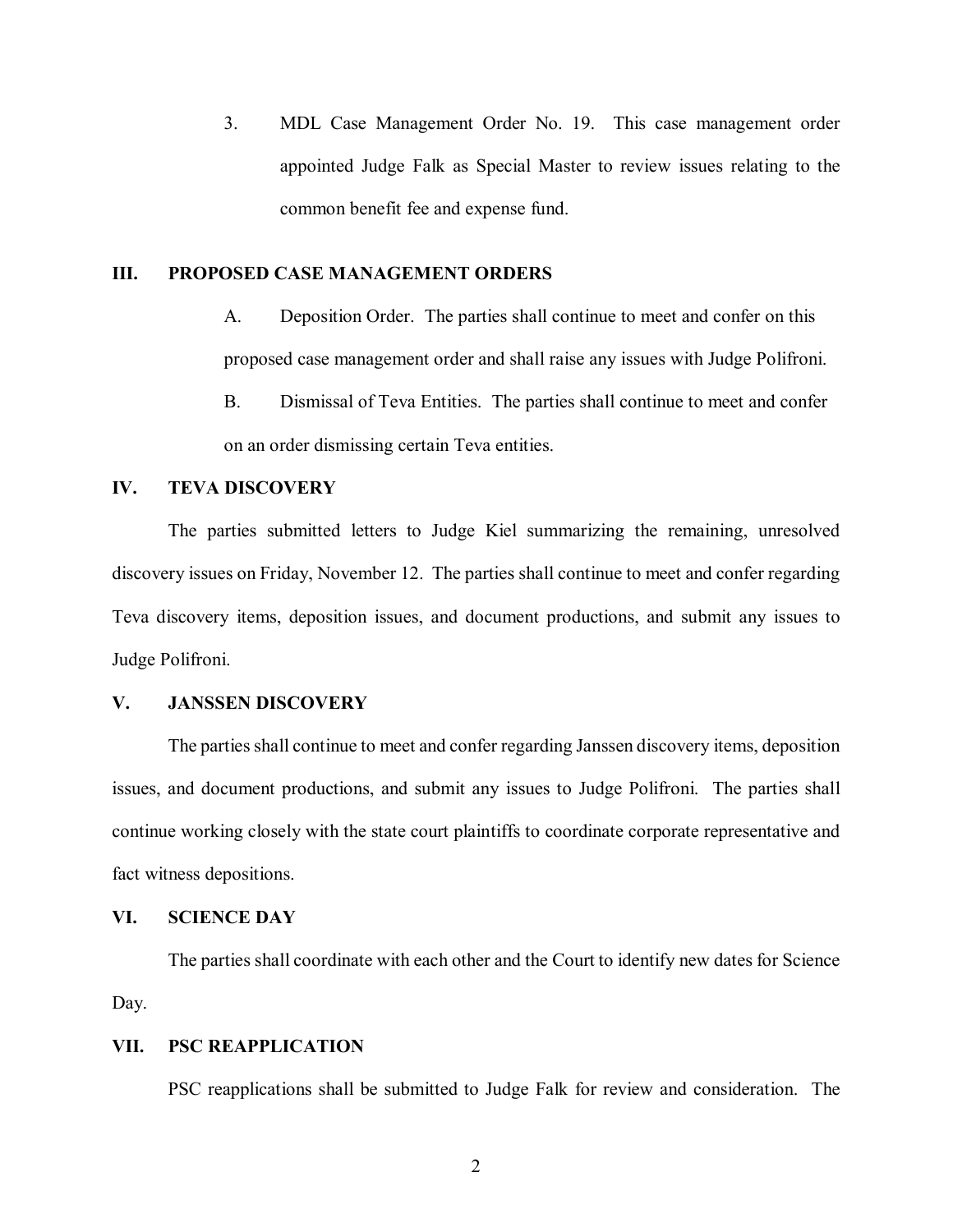PSC also shall submit a summary letter to Judge Martinotti identifying those who seek reapplication and those who do not. Plaintiffs shall be mindful of diversity and inclusiveness considerations, and shall propose a schedule for the reapplication process to the Court.

#### **VIII. FUTURE CASE MANAGEMENT CONFERENCE DATES**

The next case management conference is scheduled for **Wednesday, December 8, 2021**. For the December 8, 2021 conference, Liaison Counsel, Lead Counsel for Plaintiffs, and Lead Counsel for Defendants shall appear via Zoom at 11:00 a.m. All other counsel shall appear via dial-in (to be circulated) at 12:00 p.m., unless otherwise provided by the Court. Counsel shall email their intention to attend the conference to Mr. Zogby, at michael.zogby@faegredrinker.com, by December 3, 2021. Mr. Zogby and Ms. Anello shall meet and confer regarding submission of the proposed agenda and logistics for the conference.

Case management conferences in 2022 will be scheduled for the second Wednesday of each month, starting with January 12, 2022.

The 2022 case management conferences are scheduled for the following dates:

- January 12, 2022
- February 9, 2022
- March 9, 2022
- April 13, 2022
- May 11, 2022
- June 8, 2022
- July 13, 2022
- August 10, 2022
- September 14, 2022